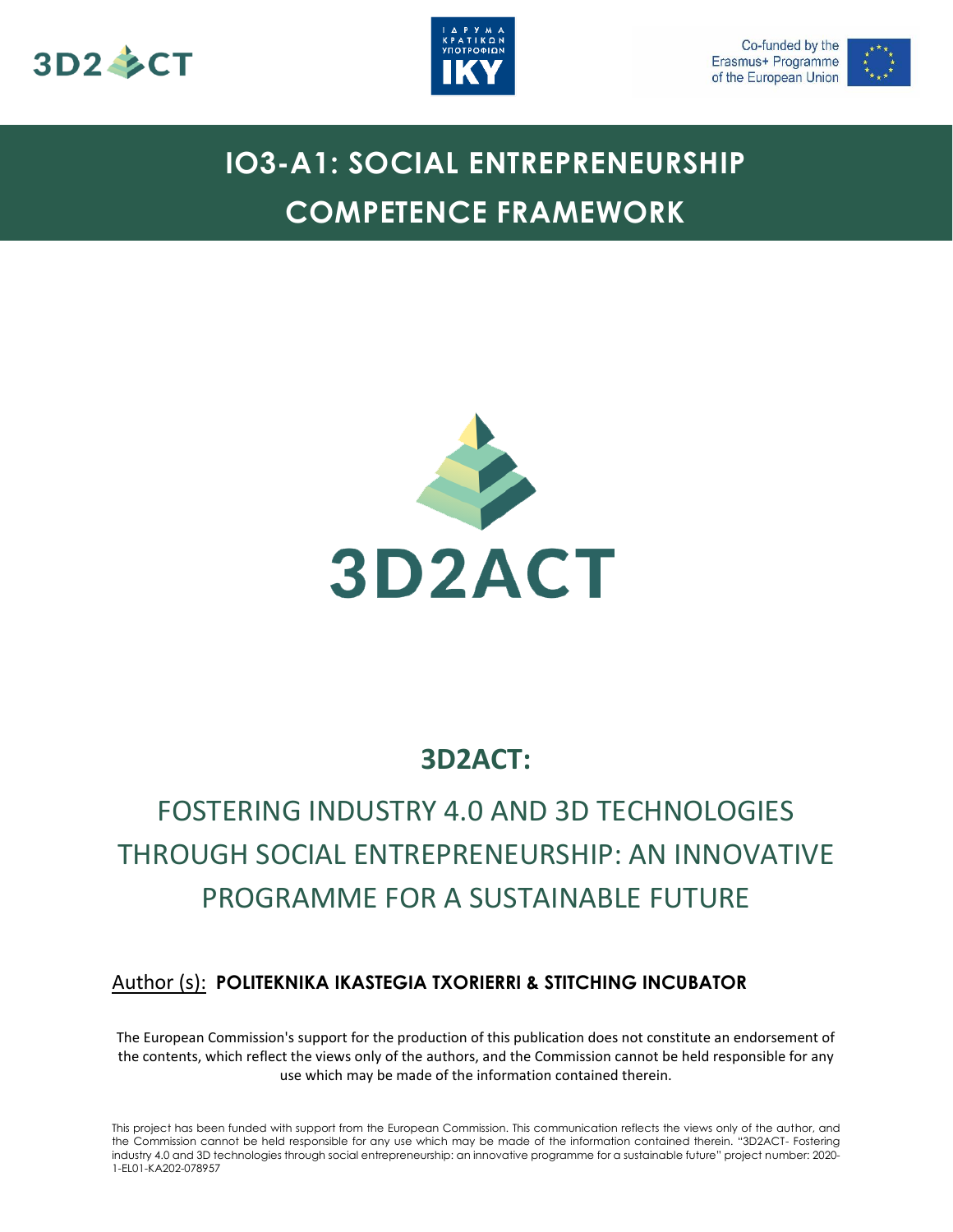





## **SOCIAL ENTREPRENEURSHIP COMPETENCE FRAMEWORK**

## **PROJECT INFORMATION**

### **PROJECT ACRONYM:**

3D2ACT

### **PROJECT TITLE:**

FOSTERING INDUSTRY 4.0 AND 3D TECHNOLOGIES THROUGH SOCIAL ENTREPRENEURSHIP: AN INNOVATIVE PROGRAMME FOR A SUSTAINABLE FUTURE

### **PROJECT NUMBER:**

2020-1-EL01-KA202-078957

#### **WEBSITE:**

<https://3d2act.eu/>

### **CONSORTIUM:** PARTNER LIST

- **NATIONAL CENTER FOR SCIENTIFIC RESEARCH "DEMOKRITOS" (GREECE)**
- **EUROPEAN DIGITAL LEARNING NETWORK** (Italy)
- **POLITEKNIKA IKASTEGIA TXORIERRI S.COOP** (Spain)
- **A & A EMPHASYS INTERACTIVE SOLUTIONS Ltd** (Cyprus)
- **STICHTING INCUBATOR (Netherlands)**
- **REGIONAL DIRECTORATE EDUCATION OF CRETE** (Greece)
- **UNIVERSITY OF CRETE** (Greece)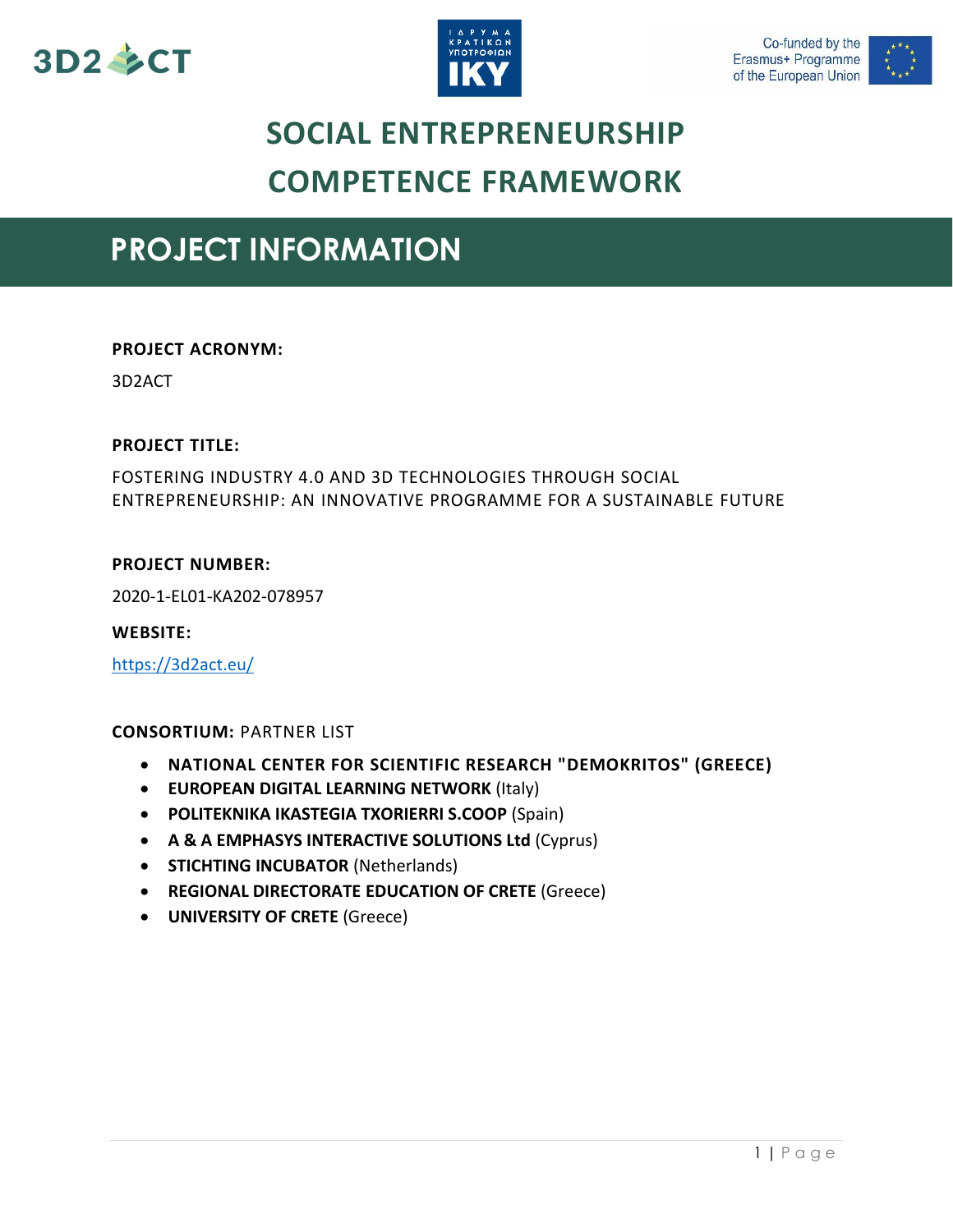





# **TABLE OF CONTENTS**

## Contents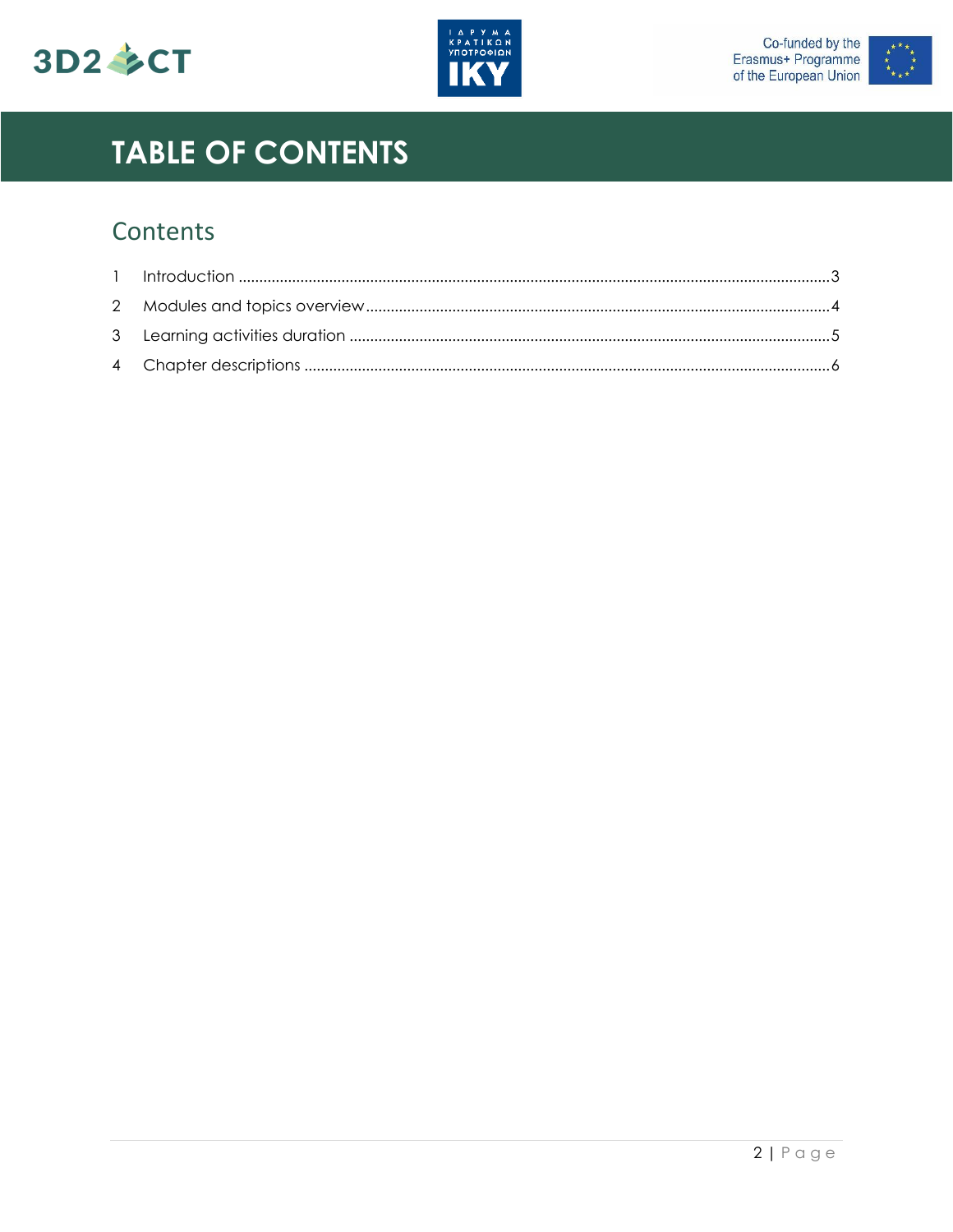





## <span id="page-3-0"></span>1 INTRODUCTION

The following Competence Framework regarding Social Entrepreneurship is basically the Syllabus of the 3D2ACT Project.

It is divided into two (2) distinct Modules, on Social Entrepreneurship and Becoming a Social Entrepreneur. There is also a final chapter related to Case Studies from all partner countries.

The following sections, present the modules and chapters in detail together with their durations for both VET teachers and students.

Finally, the Competence Framework (Syllabus) is presented analytically per level and chapter, analysing the following:

- Topic/Purpose
- Goals/Objectives
- Duration (Teacher/Student)
- Pre-requisites
- Expected outcomes (general and 3D technologies related)
- Knowledge & skills acquired
- Soft skills acquired
- Associated badge

The Competence Framework and Educational Pack are aimed at identifying the basic concepts that any student should know to be able to set a Social Enterprise. These materials will guide them into the social business world and will help them develop their social entrepreneurial skills.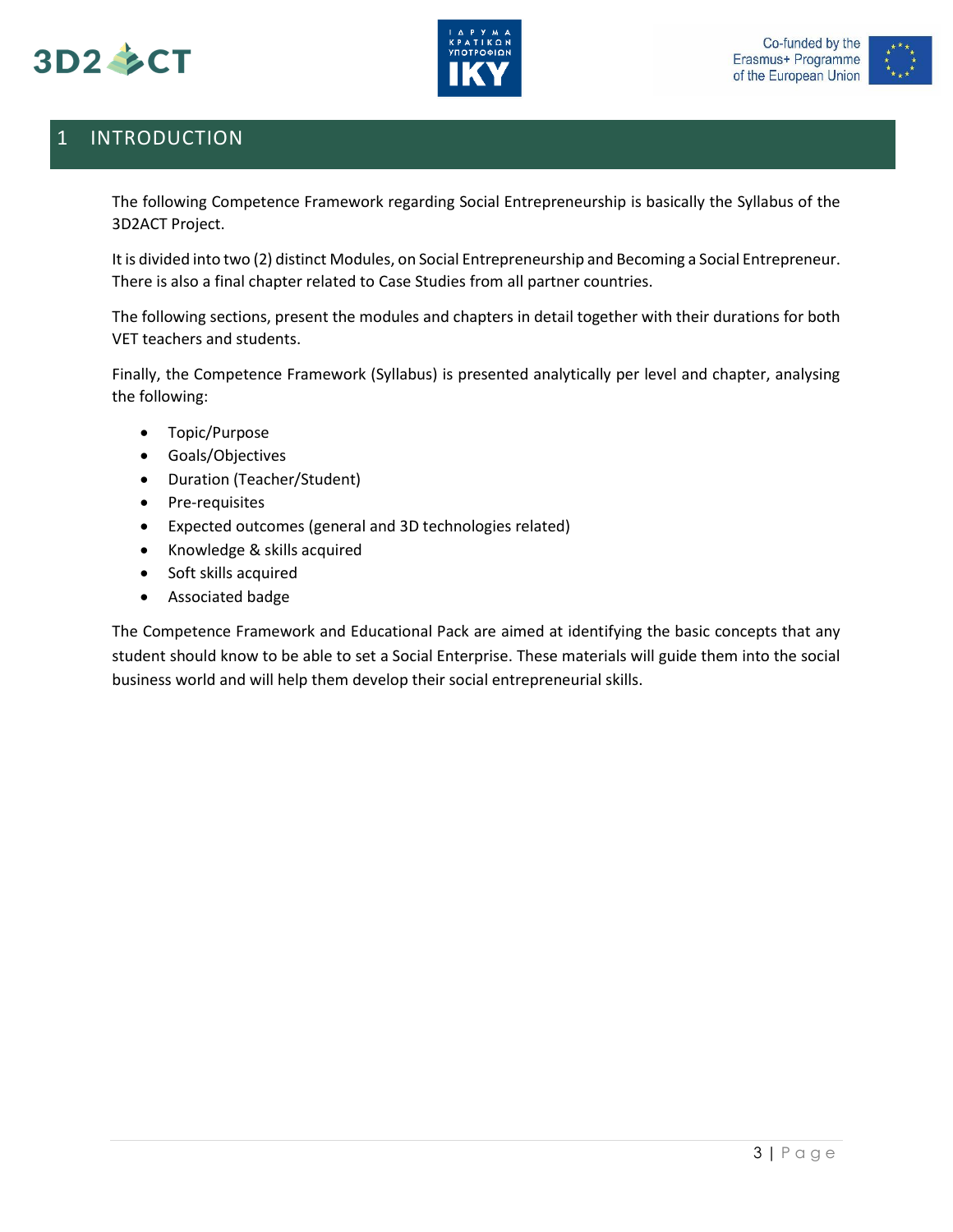





### <span id="page-4-0"></span>2 MODULES AND TOPICS OVERVIEW

#### **MODULE 1: SOCIAL ENTREPRENEURSHIP**

Chapter 1: What is social entrepreneurship? Chapter 2: Why "social"? What is its added value? Chapter 3: Social Business Model Canva

#### **MODULE 2: BECOMING A SOCIAL ENTREPRENEUR**

Chapter 1: Introduction to the EntreComp Framework Chapter 2: The Social Entrepreneur Chapter 3: Ideas and opportunities - Ethical and Sustainable thinking Chapter 4: Resources - Financial and Economic Literacy Chapter 5: Into action! - Planning and Management

#### **MODULE 3: CASE STUDIES IN PARTNER COUNTRIES**

Chapter 1: Greece Chapter 2: Italy Chapter 3: Spain Chapter 4: Cyprus Chapter 5: Netherlands

4 | P a g e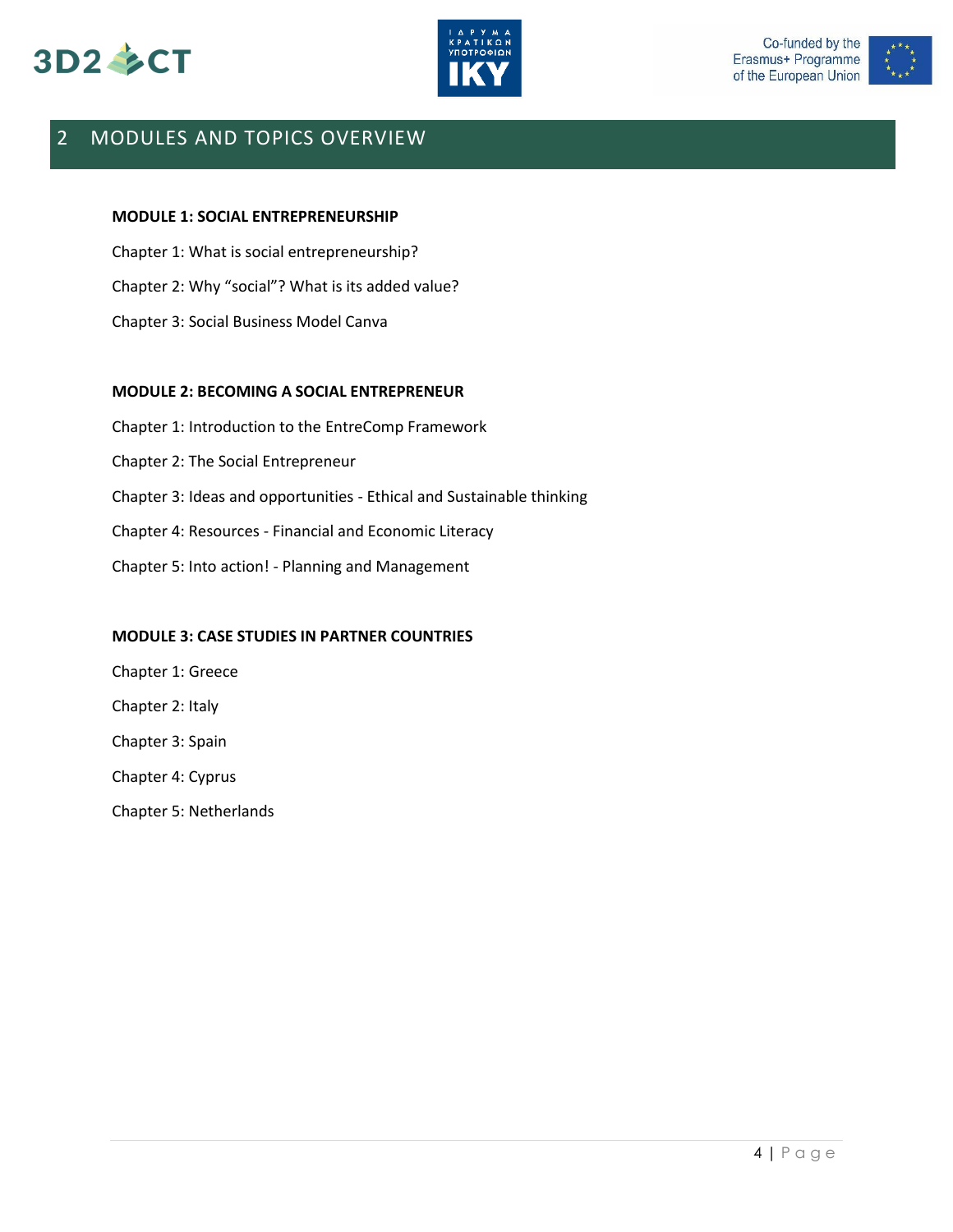





## <span id="page-5-0"></span>3 LEARNING ACTIVITIES DURATION

The Educational Pack will consist of 5 hours online learning, with interactive materials, videos, tests and quizzes.

More specifically, IO3/A1 learning activities and their duration are described in the following table:

| <b>Lesson plans</b>                                                                 | <b>Duration</b> | <b>Notes</b>                                    |
|-------------------------------------------------------------------------------------|-----------------|-------------------------------------------------|
| Module 1: Social Entrepreneurship                                                   | 1 hour          | Self-study                                      |
| 2: Educational Pack for<br>Social<br>Module<br><b>Becoming</b><br>a<br>Entrepreneur | 4 hours         | Self-study                                      |
| Module 3: Case Studies in Partner Countries                                         | N/A             | Only for consultation<br>as additional material |
| <b>Total</b>                                                                        | 5 hours         |                                                 |

#### **Associated Badge:**

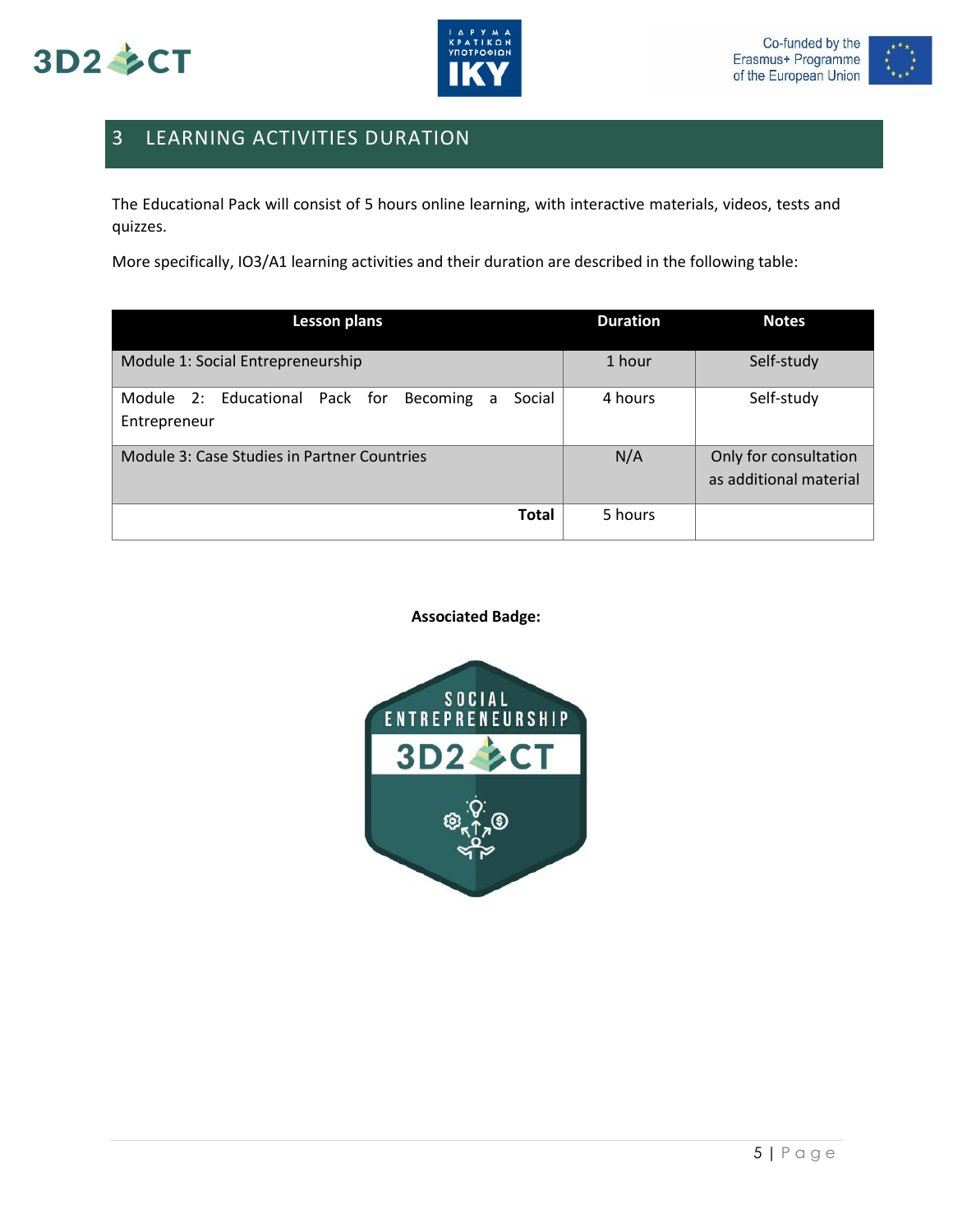





## <span id="page-6-0"></span>4 CHAPTER DESCRIPTIONS

| Module 1                       |                                                                                                                                                                                                                                                                                                                                           |  |
|--------------------------------|-------------------------------------------------------------------------------------------------------------------------------------------------------------------------------------------------------------------------------------------------------------------------------------------------------------------------------------------|--|
| <b>Chapter ID</b>              | 1: What is social entrepreneurship?                                                                                                                                                                                                                                                                                                       |  |
| <b>Topic/Purpose</b>           | Introduce the students to the world of social entrepreneurship.                                                                                                                                                                                                                                                                           |  |
| Goals/Objectives               | Learn about the basic concepts of social entrepreneurship, famous examples of<br>social entrepreneurship and its benefits and pitfalls.                                                                                                                                                                                                   |  |
| <b>Duration</b>                | 15 minutes                                                                                                                                                                                                                                                                                                                                |  |
| <b>Pre-requisites</b>          | Knowledge: None                                                                                                                                                                                                                                                                                                                           |  |
|                                | Equipment: Computer, internet access                                                                                                                                                                                                                                                                                                      |  |
| <b>Expected outcomes</b>       | At the end of this chapter, students must be able to:<br>Identify the different concepts related to social entrepreneurship<br>$\bullet$<br>Recognize the benefits of social entrepreneurship<br>$\bullet$<br>Recognize the pitfalls of social entrepreneurship<br>$\bullet$<br>Identify examples of social entrepreneurship<br>$\bullet$ |  |
| Knowledge & skills<br>acquired | Basic concepts of social entrepreneurship<br>$\bullet$<br>Benefits, challenges and advantages/disadvantages of social<br>$\bullet$<br>entrepreneurship                                                                                                                                                                                    |  |
| Soft skills acquired           | Creativity<br>$\bullet$<br>Divergent thinking<br>$\bullet$<br>Critical thinking<br>٠<br>Situational awareness<br>Focus on a specific task<br>Goal setting                                                                                                                                                                                 |  |

| Module 1             |                                                                            |  |
|----------------------|----------------------------------------------------------------------------|--|
| <b>Chapter ID</b>    | 2: Why "social" What is its added value?                                   |  |
| <b>Topic/Purpose</b> | Learn the difference between entrepreneurship and social entrepreneurship. |  |
| Goals/Objectives     | To identify the key aspects that makes a business be social.               |  |
| <b>Duration</b>      | 15 minutes                                                                 |  |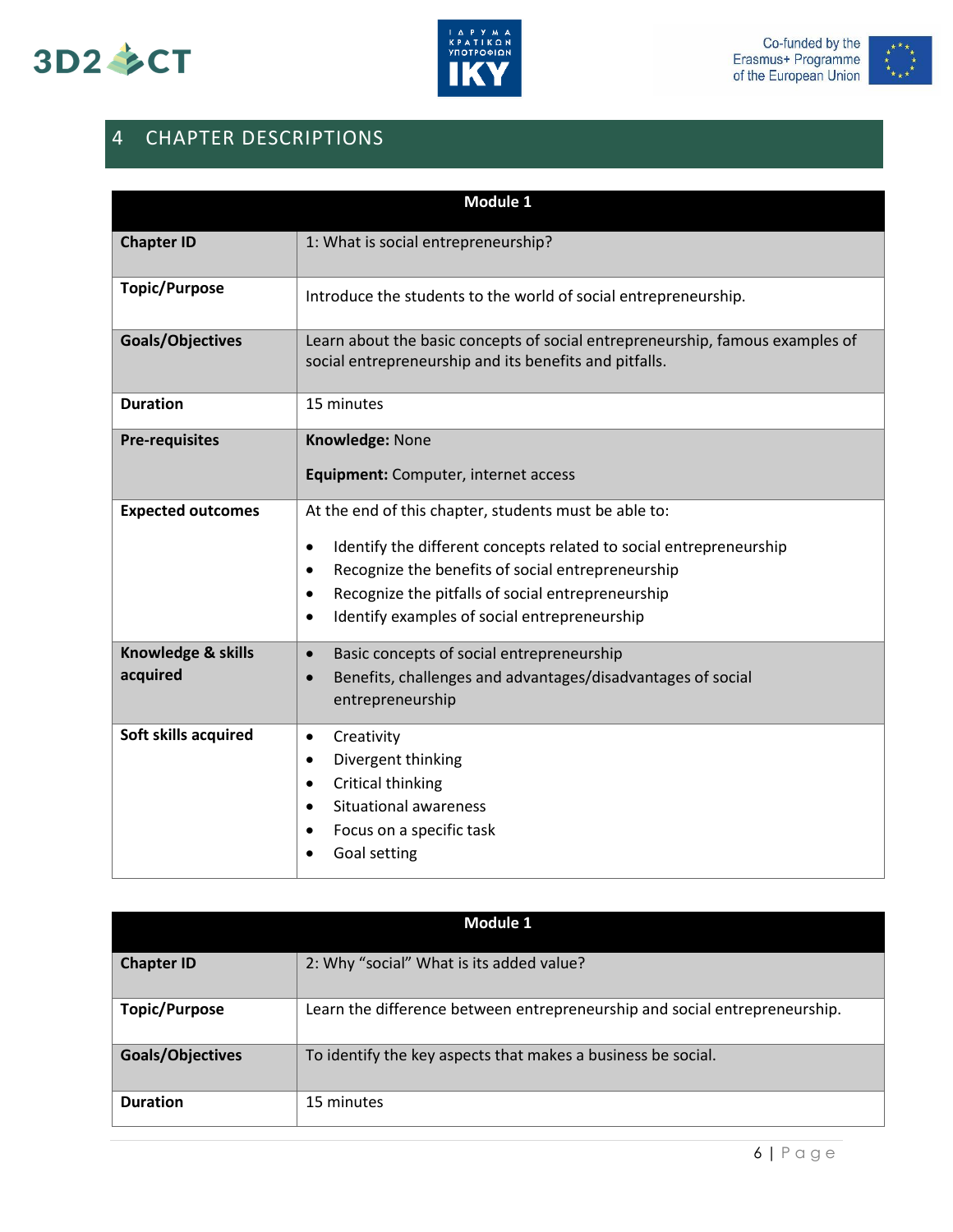





| <b>Pre-requisites</b>          | Knowledge: Chapter 1                                                                                                                                                                                                                                     |
|--------------------------------|----------------------------------------------------------------------------------------------------------------------------------------------------------------------------------------------------------------------------------------------------------|
|                                | <b>Equipment:</b> Computer, internet access                                                                                                                                                                                                              |
| <b>Expected outcomes</b>       | At the end of this chapter, students must be able to:<br>Identify the differences between entrepreneurship and social<br>entrepreneurship<br>Identify the key aspects of a social business<br>Understand the added value of creating a social enterprise |
| Knowledge & skills<br>acquired | Ability to identify the characteristics of a social enterprise<br>$\bullet$                                                                                                                                                                              |
| Soft skills acquired           | Creativity<br>$\bullet$<br>Divergent thinking<br>Information discovery<br>Critical thinking                                                                                                                                                              |

| Module 1                                 |                                                                                                                                                                  |  |
|------------------------------------------|------------------------------------------------------------------------------------------------------------------------------------------------------------------|--|
| <b>Chapter ID</b>                        | 3: Social Business Model Canva                                                                                                                                   |  |
| <b>Topic/Purpose</b>                     | Development of a social business model Canva to<br>identify<br>all<br>the<br>activities/resources needed.                                                        |  |
| <b>Goals/Objectives</b>                  | How to develop a social business model Canva. How to identify all the activities<br>needed. How to identify all the resources needed. How to use the Canva tool. |  |
| <b>Duration</b>                          | 30 minutes                                                                                                                                                       |  |
| <b>Pre-requisites</b>                    | Knowledge: Chapters 1, 2                                                                                                                                         |  |
|                                          | Equipment: Computer, internet access                                                                                                                             |  |
| <b>Expected outcomes</b>                 | At the end of this chapter, students must be able to:                                                                                                            |  |
| (general and 3D<br>technologies related) | Understand the functioning of the Social Business Model Canva<br>$\bullet$                                                                                       |  |
|                                          | Identify the activities needed<br>$\bullet$<br>Identify the resources needed<br>$\bullet$                                                                        |  |
|                                          | Learn how to use the Canva tool.                                                                                                                                 |  |
|                                          | Understand the importance of the business model Canva.<br>$\bullet$                                                                                              |  |
| <b>Knowledge &amp; skills</b>            | <b>Basics of Business Model Canva</b><br>$\bullet$                                                                                                               |  |
| acquired                                 | Identification of resources and activities<br>$\bullet$                                                                                                          |  |
|                                          | <b>Business Model Canva tool</b><br>$\bullet$                                                                                                                    |  |
| Soft skills acquired                     | Imagination<br>$\bullet$                                                                                                                                         |  |
|                                          | Creativity<br>$\bullet$                                                                                                                                          |  |
|                                          | Resourcefulness                                                                                                                                                  |  |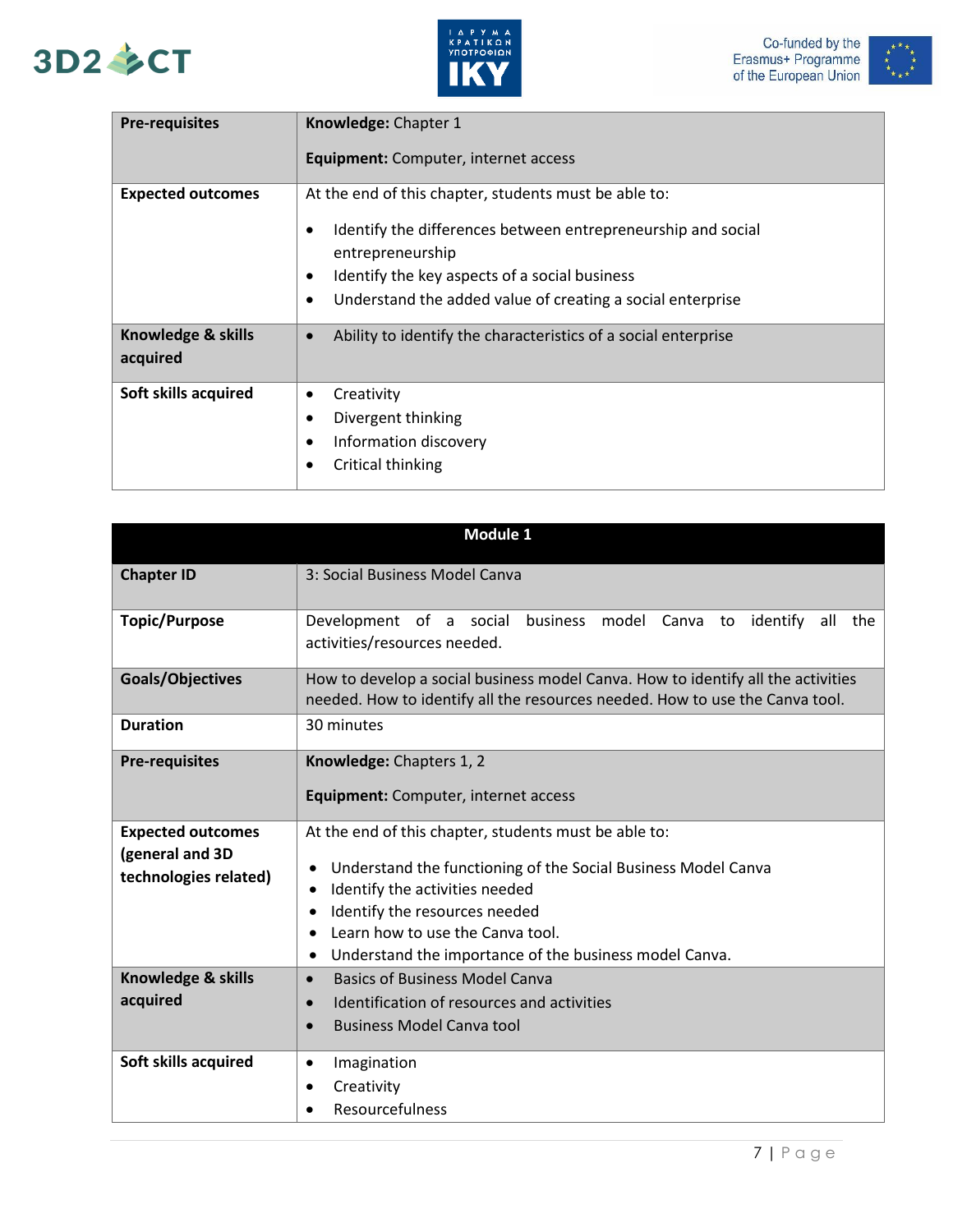





|  |           | Divergent thinking       |
|--|-----------|--------------------------|
|  |           | Organizational skills    |
|  |           | Problem solving          |
|  |           | Decision making          |
|  |           | Critical thinking        |
|  | ٠         | Experimenting            |
|  |           | Situational awareness    |
|  | $\bullet$ | Focus on a specific task |
|  | ٠         | Time management          |
|  |           | Goal setting             |
|  |           |                          |

| <b>Module 2</b>                                                      |                                                                                                                                                                                                                                                                                                                                    |  |
|----------------------------------------------------------------------|------------------------------------------------------------------------------------------------------------------------------------------------------------------------------------------------------------------------------------------------------------------------------------------------------------------------------------|--|
| <b>Chapter ID</b>                                                    | 1: Introduction to the EntreComp Framework                                                                                                                                                                                                                                                                                         |  |
| <b>Topic/Purpose</b>                                                 | Global overview about the EntreComp Framework and included skills                                                                                                                                                                                                                                                                  |  |
| Goals/Objectives                                                     | Understand in a practical way what exactly is the EntreComp Framework.<br>Explanation of how the social impact can be integrated into EntreComp<br>framework/skills.                                                                                                                                                               |  |
| <b>Duration</b>                                                      | 30 minutes                                                                                                                                                                                                                                                                                                                         |  |
| <b>Pre-requisites</b>                                                | Knowledge: Module 1                                                                                                                                                                                                                                                                                                                |  |
|                                                                      | Equipment: Computer, internet access                                                                                                                                                                                                                                                                                               |  |
| <b>Expected outcomes</b><br>(general and 3D<br>technologies related) | At the end of this chapter, students must be able to:<br>Have a deeper understanding of the EntreComp framework<br>$\bullet$<br>Have a general vision of the skills included<br>٠<br>Identify key skills for becoming a social entrepreneur<br>$\bullet$<br>Understand how to integrate social impact into the skills<br>$\bullet$ |  |
| Knowledge & skills<br>acquired                                       | Familiarity with EntreComp Framework<br>$\bullet$                                                                                                                                                                                                                                                                                  |  |
|                                                                      | Identification of the EntreComp skills<br>$\bullet$<br>Integrate social impact into the skills<br>$\bullet$                                                                                                                                                                                                                        |  |
| Soft skills acquired                                                 | Imagination<br>$\bullet$<br>Creativity<br>٠<br>Resourcefulness<br>٠<br>Divergent thinking<br>$\bullet$<br>Organizational skills<br>$\bullet$<br>Problem solving<br>٠<br>Decision making<br>$\bullet$<br>Critical thinking<br>$\bullet$                                                                                             |  |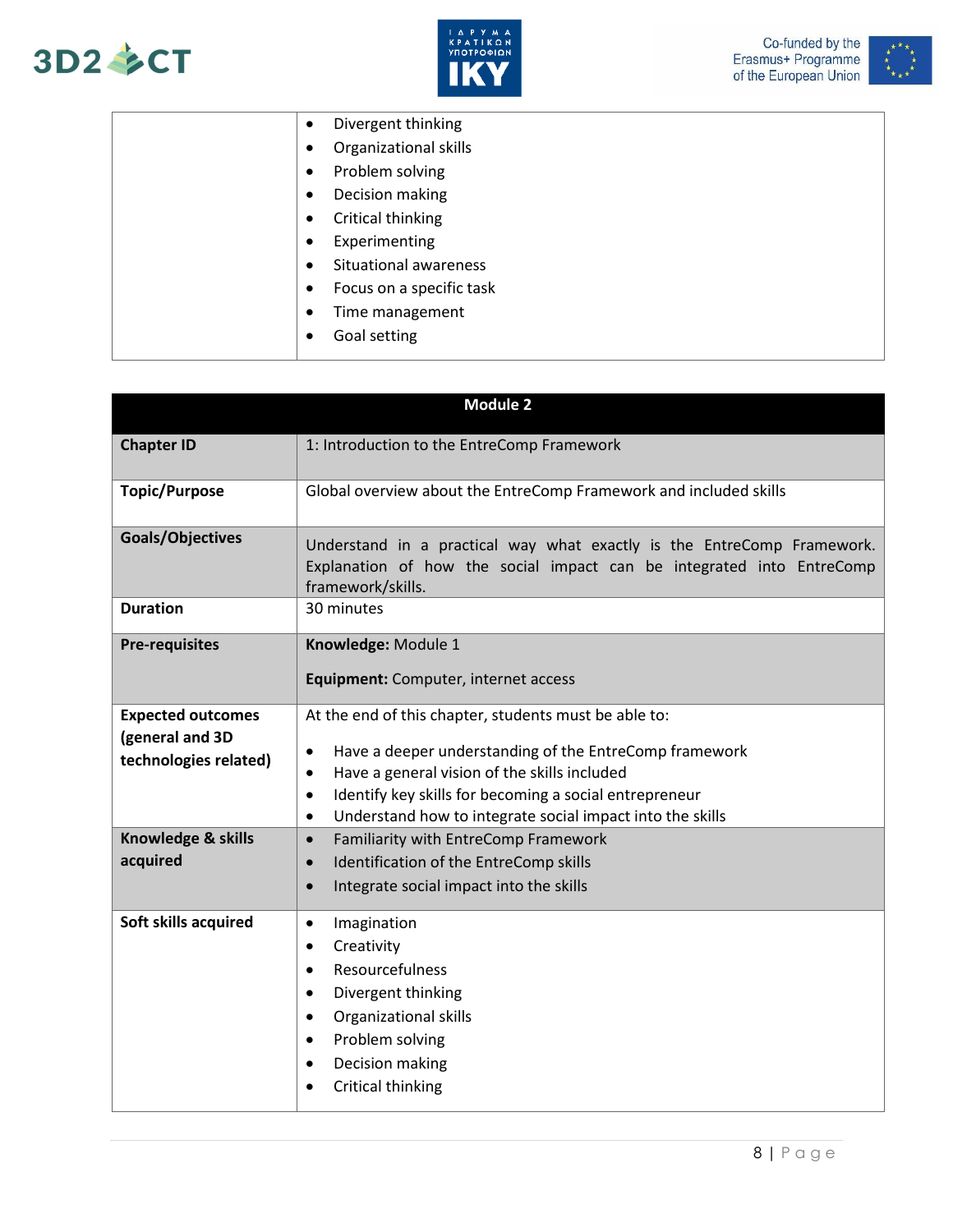# 3D2 多CT





|                                | <b>Module 2</b>                                                                                                                                                                                                          |
|--------------------------------|--------------------------------------------------------------------------------------------------------------------------------------------------------------------------------------------------------------------------|
| <b>Chapter ID</b>              | 2: What do you need to become a social entrepreneur?                                                                                                                                                                     |
| <b>Topic/Purpose</b>           | Key aspect of a social entrepreneur.                                                                                                                                                                                     |
| Goals/Objectives               | Introduction to basic skills set and competences needed to be a social<br>entrepreneur with examples of famous social entrepreneurs, linking it to the skill<br>sets and competences described first.                    |
| <b>Duration</b>                | 30 minutes                                                                                                                                                                                                               |
| <b>Pre-requisites</b>          | Knowledge: Module 1, Chapter 1 from Module 2<br>Equipment: Computer, internet access                                                                                                                                     |
| <b>Expected outcomes</b>       | At the end of this chapter, students must be able to:<br>Identify the main skills related to social entrepreneurs<br>$\bullet$<br>Know examples of social entrepreneurs<br>$\bullet$                                     |
| Knowledge & skills<br>acquired | Deeper understanding of the Entrecomp framework<br>$\bullet$<br>Deeper understanding of the basic skills and competences of a social<br>$\bullet$<br>entrepreneur                                                        |
| Soft skills acquired           | Imagination<br>$\bullet$<br>Creativity<br>$\bullet$<br>Resourcefulness<br>$\bullet$<br>Divergent thinking<br>Decision making<br>$\bullet$<br>Critical thinking<br>$\bullet$<br>Experimenting<br>Focus on a specific task |

| Module 2             |                                                                                                                             |  |
|----------------------|-----------------------------------------------------------------------------------------------------------------------------|--|
| <b>Chapter ID</b>    | 3: Ideas and Opportunities - Ethical and Sustainable Thinking                                                               |  |
| <b>Topic/Purpose</b> | Learn about sustainability and ethics in business and realted topics such as circular<br>economy and impact of the actions. |  |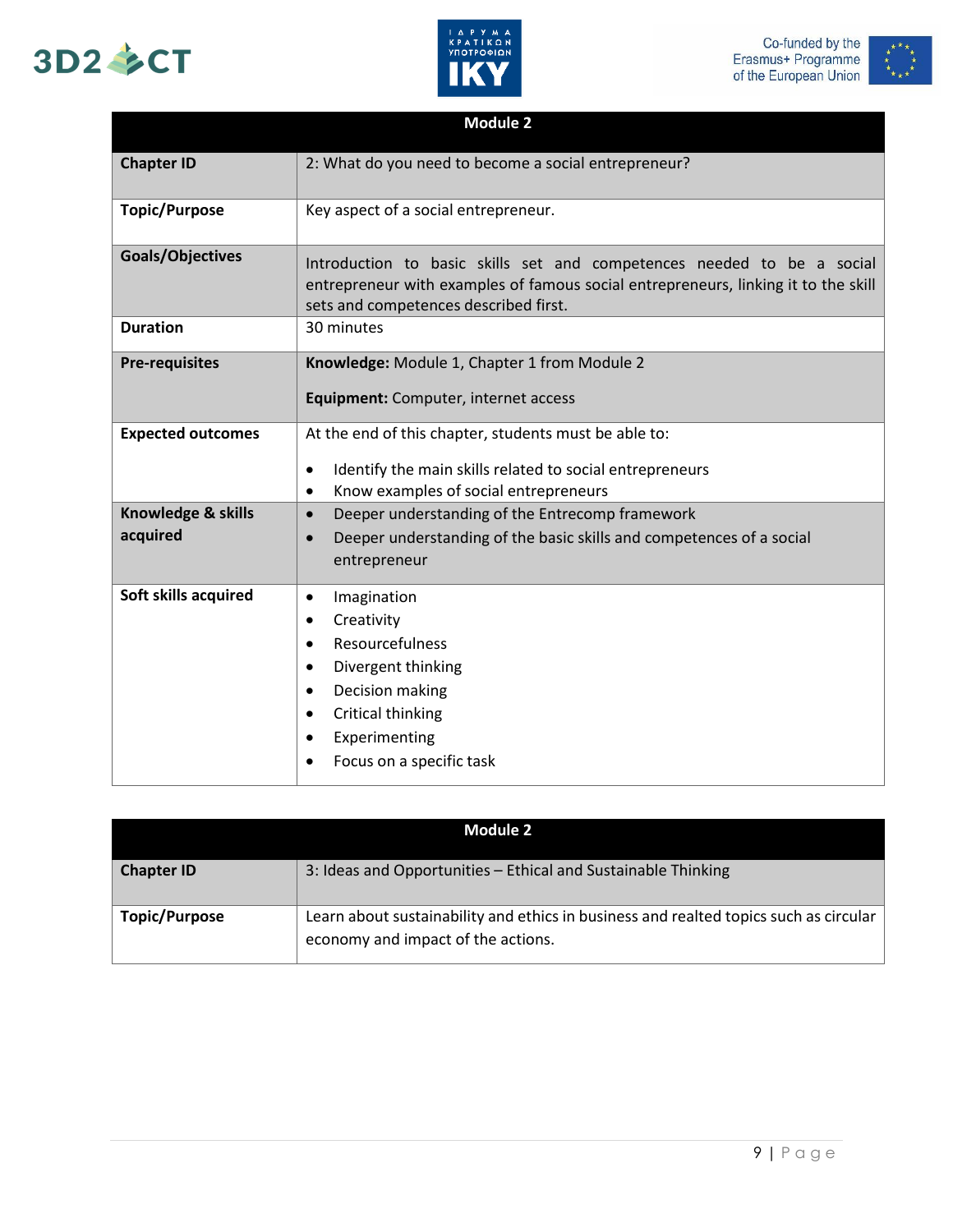# 3D2 多CT





| Goals/Objectives         | 3.1: What are sustainability and ethics in business? - Social, economic and<br>environmental sustainability |
|--------------------------|-------------------------------------------------------------------------------------------------------------|
|                          | 3.2: Main features of Corporate Social Responsibility                                                       |
|                          | 3.3: Circular economy and its features                                                                      |
|                          | 3.4: Rethink a business model according to the circular economy paradigm                                    |
|                          | 3.5: Consequences and impact of the actions                                                                 |
| <b>Duration</b>          | 1 hour                                                                                                      |
| <b>Pre-requisites</b>    | Knowledge: Module 1, Chapter 1&2 from Module 2                                                              |
|                          | Equipment: Computer, internet access                                                                        |
| <b>Expected outcomes</b> | At the end of this chapter, students must be able to:                                                       |
|                          | Understand the key ethical concepts that frame the moral philosophy of<br>$\bullet$                         |
|                          | business                                                                                                    |
|                          | Show an understanding of sustainability practices<br>٠<br>Identify ethical issues<br>$\bullet$              |
|                          | Identify main features of Corporate Social Responsibility<br>٠                                              |
|                          | Understand social, economic and environmental issues in a business context<br>$\bullet$                     |
|                          | Understand the consequences of the actions with regards to sustainability<br>$\bullet$                      |
|                          | Learn how to develop a responsible product according to the principles of<br>$\bullet$<br>circular economy  |
| Knowledge & skills       | How to act ethically and sustainably in a business context<br>$\bullet$                                     |
| acquired                 | Application of social responsibility in business<br>$\bullet$                                               |
|                          | Development of business models in line with circular economy and<br>$\bullet$<br>sustainable practices      |
|                          |                                                                                                             |
| Soft skills acquired     | Imagination<br>$\bullet$<br>Creativity                                                                      |
|                          | <b>Ethical thinking</b><br>$\bullet$                                                                        |
|                          | Sustainable thinking<br>$\bullet$                                                                           |
|                          | Resourcefulness<br>$\bullet$                                                                                |
|                          | <b>Collaboration skills</b><br>$\bullet$<br>Communication<br>$\bullet$                                      |
|                          | Organizational skills<br>$\bullet$                                                                          |
|                          | Problem solving<br>$\bullet$                                                                                |
|                          | Decision making<br>$\bullet$                                                                                |
|                          | Critical thinking<br>$\bullet$<br>Flexibility/Adaptability<br>$\bullet$                                     |
|                          | Experimenting<br>$\bullet$                                                                                  |
|                          | Situational awareness<br>$\bullet$                                                                          |
|                          | Goal setting<br>٠                                                                                           |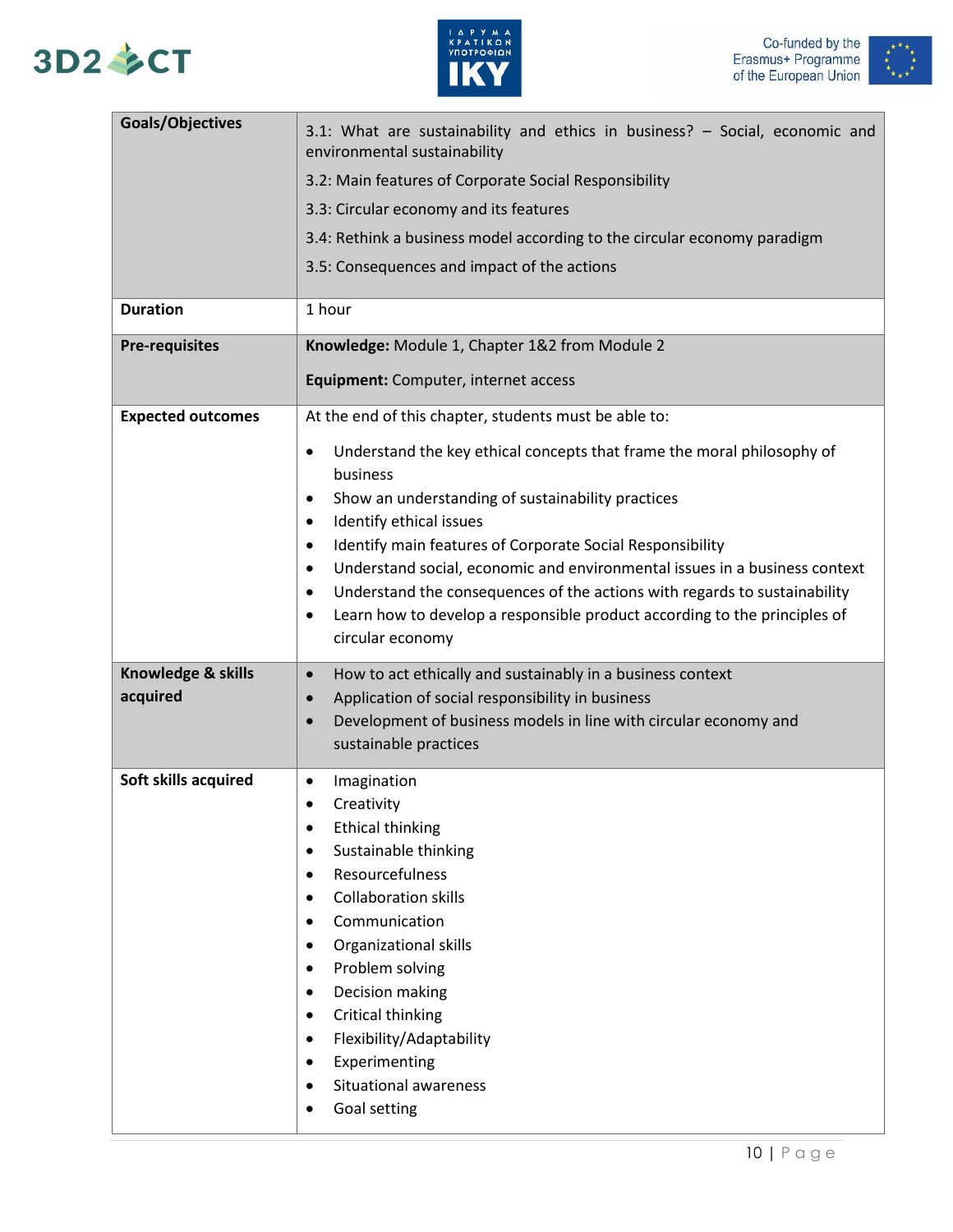





| <b>Module 2</b>                |                                                                                                                                                                                                                                                                                                                                                                                                                                                               |  |
|--------------------------------|---------------------------------------------------------------------------------------------------------------------------------------------------------------------------------------------------------------------------------------------------------------------------------------------------------------------------------------------------------------------------------------------------------------------------------------------------------------|--|
| <b>Chapter ID</b>              | 4: Resources - Financial and Economic Literacy                                                                                                                                                                                                                                                                                                                                                                                                                |  |
| <b>Topic/Purpose</b>           | Gain knowledge on the basics of economics for setting up a social business.                                                                                                                                                                                                                                                                                                                                                                                   |  |
| Goals/Objectives               | 4.1: Understand economic and financial aspects                                                                                                                                                                                                                                                                                                                                                                                                                |  |
|                                | 4.2: Budget – estimate the budget for simple activities; calculate revenues and<br>expenses in a budget table; VAT rules; invoices and receipts; social insurance                                                                                                                                                                                                                                                                                             |  |
|                                | 4.3: Make a plan for the financial sustainability of a value-creating activity - share<br>and protect ideas; different licenses                                                                                                                                                                                                                                                                                                                               |  |
|                                | 4.4: Find funding opportunities                                                                                                                                                                                                                                                                                                                                                                                                                               |  |
| <b>Duration</b>                | 1 hour                                                                                                                                                                                                                                                                                                                                                                                                                                                        |  |
| <b>Pre-requisites</b>          | Knowledge: Module 1, Chapters 1 & 2.1 form Module 2                                                                                                                                                                                                                                                                                                                                                                                                           |  |
|                                | Equipment: Computer, internet access                                                                                                                                                                                                                                                                                                                                                                                                                          |  |
| <b>Expected outcomes</b>       | At the end of this chapter, students must be able to:<br>Understand basic economic and financial concepts<br>$\bullet$<br>Estimate the budget of simple activities<br>Use budget tables<br>$\bullet$<br><b>Identify VAT rules</b><br>٠<br>Deliver invoices and receipts<br>٠<br>Understand basic aspects of social insurance<br>٠<br>Understand the concept of license and the different types<br>$\bullet$<br>Identify potential business opportunities<br>٠ |  |
| Knowledge & skills<br>acquired | Economic and financial concepts<br>$\bullet$<br><b>Estimation of budgets</b><br>$\bullet$<br>Development of budget tables<br>$\bullet$<br>Development of invoices<br>$\bullet$<br>Development of receipts<br>$\bullet$<br><b>Establishing VAT rules</b><br>$\bullet$<br>Identification of types of licenses<br>$\bullet$<br>Resources for funding<br>$\bullet$                                                                                                |  |
| Soft skills acquired           | Imagination<br>$\bullet$<br>Creativity<br>٠<br>Resourcefulness<br>$\bullet$<br>Divergent thinking<br>Communication                                                                                                                                                                                                                                                                                                                                            |  |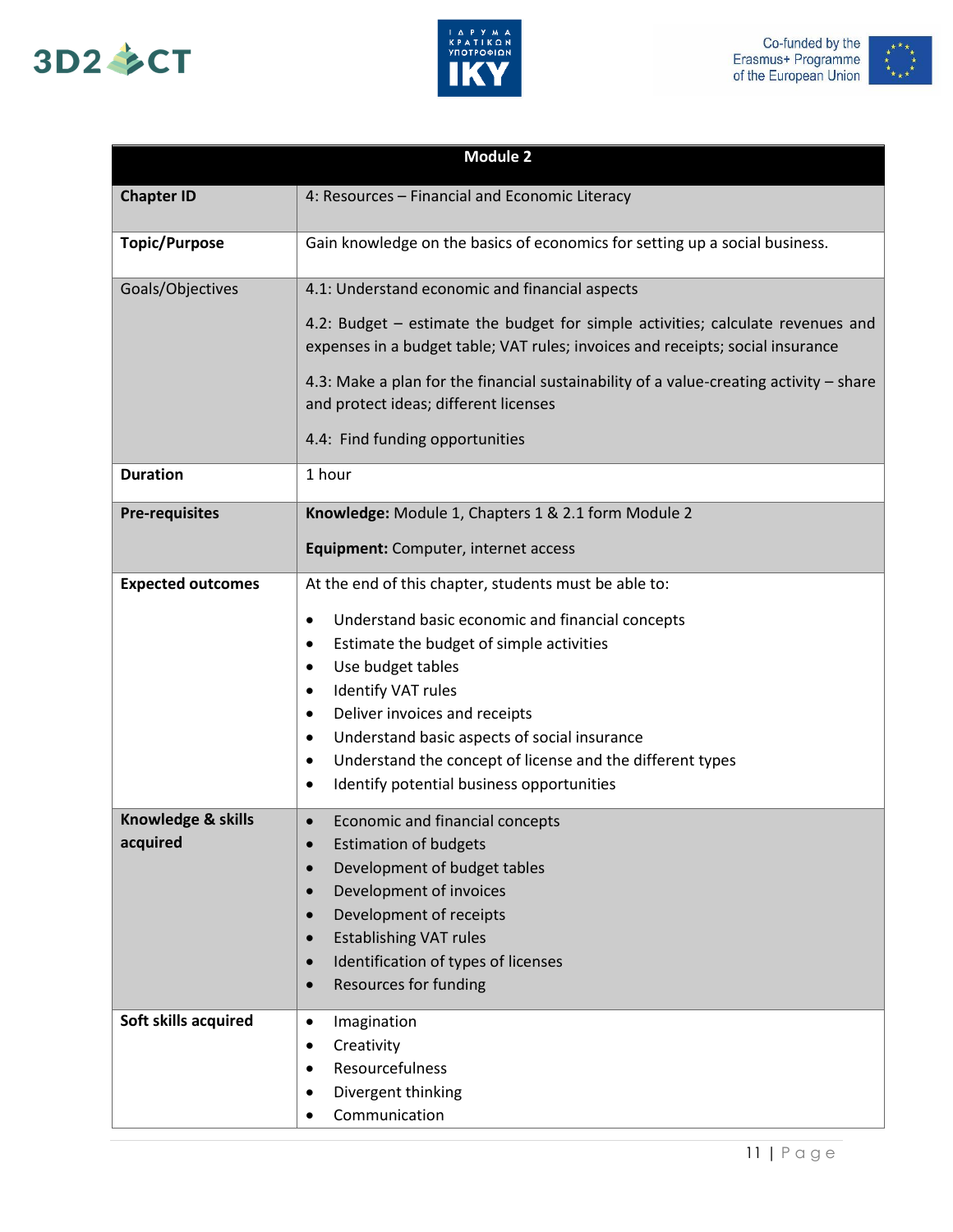





|  |           | Coordination                 |
|--|-----------|------------------------------|
|  | $\bullet$ | <b>Organizational skills</b> |
|  | $\bullet$ | Problem solving              |
|  |           | Decision making              |
|  | $\bullet$ | Critical thinking            |
|  | $\bullet$ | Flexibility/Adaptability     |
|  | $\bullet$ | <b>Situational awareness</b> |
|  | $\bullet$ | Focus on a specific task     |
|  | $\bullet$ | Time management              |
|  |           | Goal setting                 |
|  |           |                              |

| <b>Module 2</b>          |                                                                                                    |  |  |
|--------------------------|----------------------------------------------------------------------------------------------------|--|--|
| <b>Chapter ID</b>        | 5: Into Action! - Planning and Management                                                          |  |  |
| <b>Topic/Purpose</b>     | Gain knowledge on planning, management, practical information, benefits.                           |  |  |
| Goals/Objectives         | 5.1: The importance of planning<br>5.2: Develop and update an action plan                          |  |  |
|                          | 5.3: Define priorities – tasks and resources to achieve set goals                                  |  |  |
|                          | 5.4: Use a project management tool - paper and online                                              |  |  |
|                          | 5.5: Coping with uncertainty, ambiguity and risk - risk matrix, risk assessment and<br>action plan |  |  |
| <b>Duration</b>          | 1 hour                                                                                             |  |  |
| <b>Pre-requisites</b>    | Knowledge: None                                                                                    |  |  |
|                          | Equipment: Computer, internet access                                                               |  |  |
| <b>Expected outcomes</b> | At the end of this chapter, students must be able to:                                              |  |  |
|                          | Create action plans<br>$\bullet$                                                                   |  |  |
|                          | Define priorities<br>$\bullet$                                                                     |  |  |
|                          | Use management tools<br>٠                                                                          |  |  |
|                          | Create risk matrix<br>$\bullet$                                                                    |  |  |
|                          | Identify and assess risks<br>$\bullet$                                                             |  |  |
| Knowledge & skills       | Establish priorities to define action plans<br>$\bullet$                                           |  |  |
| acquired                 | Use different types of project management tools<br>$\bullet$                                       |  |  |
|                          | Create risk assessment plans<br>$\bullet$                                                          |  |  |
|                          | <b>Identify risks</b><br>$\bullet$                                                                 |  |  |
|                          | Face risks                                                                                         |  |  |